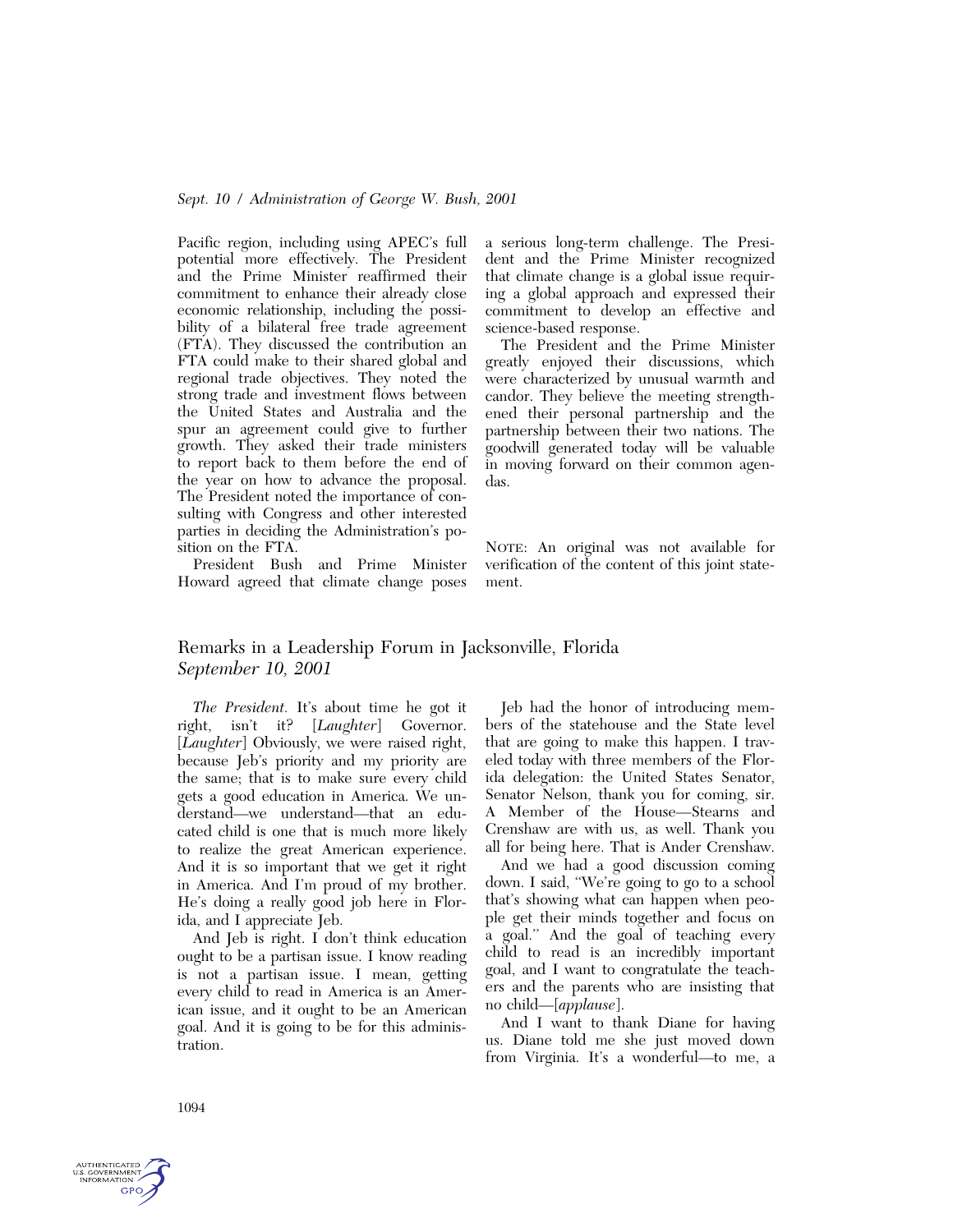wonderful sign of her dedication that she would leave Virginia Tech and to come down and put to work her skills, right here on the frontlines of education, a principal. So thank you for being here.

I picked a good man to be the Secretary of Education. I know the superintendent of schools here, for Duval County, is here. There he is; thank you, Super, for being here. Well, I picked a man who had been the superintendent in Houston, Texas. I didn't want somebody who knew the theories of education. I wanted somebody who knew the practical aspects of education, somebody who had been on the frontlines, somebody who shares with me the belief that every child can learn, who is willing to challenge what I call the soft bigotry of low expectations—the feeling that if you lower the bar, you're going to get lousy results, and that we all ought to raise the bar—and that's my friend from Houston who is now the Secretary of Education, Rod Paige. Thanks for coming, Rod.

*Secretary Paige.* Thank you, Mr. President. Thank you.

*The President.* I want to thank the boys and girls who are here. I like to—sometimes when I see elementary school students or, for that matter, middle school students and sometimes high school—so I ask the question, do you read more than you watch TV?

*Audience member.* Yes.

*The President.* That's good, the one that said yes. Make sure you tell the truth. [*Laughter*] And that's an important question to ask, because it's so much easier to watch TV and not read. And yet, you learn so much more when you read. So all of us as parents have got to work hard to teach our children the importance of practicing reading and the importance of not watching TV—in all due respect to the camera folks back there—[*laughter*]—because reading is essential. And we've got to get it right as a nation.

Now, lest I make the Governor feel uncomfortable, I'm absolutely against the federalization of public education. I believe that the best way to achieve excellence for every child is to pass power out of Washington and to trust the local folks.

And I presume—I presume the good Governor is still doing what he said, which is to pass power out of Tallahassee to Jacksonville, because one size doesn't fit all, and it's important to empower people at the local level to have the—to give them the flexibility necessary to meet common goals.

But the Federal Government can help, and it will help. In the bills that I've submitted that passed the House and the Senate, we've got a fantastic reading initiative started. First, there's the call for more money. And we need to put some more resources behind education, and we have in the budget—about \$900 million a year for reading programs which will help local districts develop diagnostic tools necessary to determine whether or not children need help.

You see, one of the fundamental aspects of making sure a child learns to read is, first and foremost, to diagnose the issue. How do you know if you don't diagnose? How do you know if you don't have the tools necessary to say that this young firstgrader needs a little extra help when it comes to phonics or when it comes to fluency or when it comes to comprehension?

And so the monies will be available for that—the monies that need to be available, as well, for teacher training. One of the unfortunate aspects that we find in many States is that there are great teachers who have got wonderful hearts who don't know how to teach reading, that don't know the science of reading. And we've got some of the scientists here who understand reading and how it works, and we're going to hear from them here in a minute, if we can ever get the President to stop talking. [*Laughter*]

One of my dreams is to make sure that schools understand and have the resources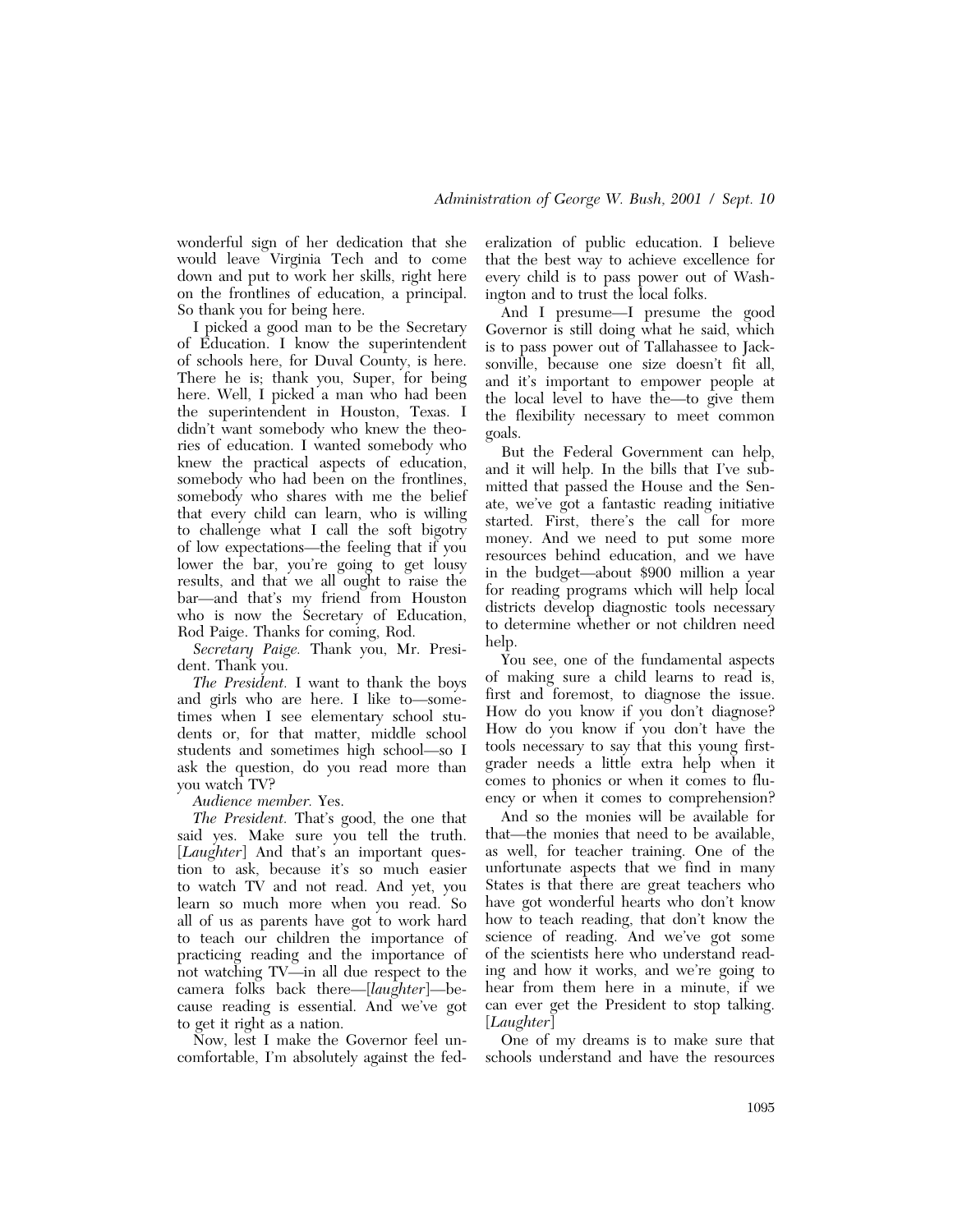available for schools within schools. My attitude is, if it takes teaching reading all day long, do it and get it right before we move children through the system. We can't continue to shuffle them through.

The other thing we've done is, we want to provide help for local districts. And I've got two things I want to talk about. First, we've got a parent guide that Rod's Department is going to put out. It's called ''Put Reading First,'' which is a way for parents to take a look, to determine whether or not the school districts around your city are doing what the scientists tell us need to be done. It's kind of a go-by, to make sure that what works is being instituted at the local level. There is nothing better, it seems like to me, than to arm parents and concerned citizens with the facts so they can ask the relevant questions to the school officials.

And secondly, we're going to have what we call reading leadership academies around the country. And there is a lot of new data when it comes to what works. There is a lot of data on curriculum development, for example. There are a lot of fads, too, that seem to be working their way through the system.

And it seems like, to me, a useful function of the Federal Government is to take the good folks out at the NIH, for example, that have studied the science of reading and send them around the country to meet with local citizens and school board members and superintendents to share the data, so that people know precisely what is working and what's not working, so that the good folks at the local level can cut through all the hot air and the finger pointing and the politics of reading and find out what works and then help implement it at the local level. Because what we find is, a good curriculum based upon the science of reading is necessary to make sure no child gets left behind. And that is, after all, the goal and the agenda.

Now, I believe, and I know Rod believes and brother Jeb believes, and I bet you

Diane believes, every child can learn. You start with the premise that every child can learn to read, not just a handful, not just some, not just a few from a demographic group but everybody. And that ought to be the goal of this country. And it starts with having a President set an ambitious goal, empowering local people to follow that goal, providing the resources necessary and also the sound science and the reform to make it work.

I'm proud of the accountability system Florida has developed. You see, this country of ours needs to start asking the question, "What do you know?" A lot of times when there is no accountability, we guess. We wonder out loud, ''Oh, gosh, I wonder if he or she is learning to read,'' which means that the question ultimately asked in our system like that is, ''How old are you? Because if you're 10, we're supposed to put you here, and if you're 12, we're going to move you here.''

And that has got to change. We need to start asking early, before it is too late, "What do you know?" And that means accountability systems. And not only do we need to know whether or not children can read, but if not, we need to correct early. And that's the goal, and that's the drive. And I will promise you, America will be a much better place when we teach—not if but when we teach every child in this great country to read.

Thank you for having me, Diane. Brother Jeb, thanks very much. Thank you all.

### [*At this point, the forum proceeded.*]

*The President.* Let me say something about him before he starts—go Seminoles! [*Laughter*] That's overt pandering.

*Gov. Jeb Bush of Florida.* Be careful, George.

*The President.* Just trying to make him feel better.

He got very much involved—we got involved with the Reading Initiative in Texas when I was the Governor, and you know,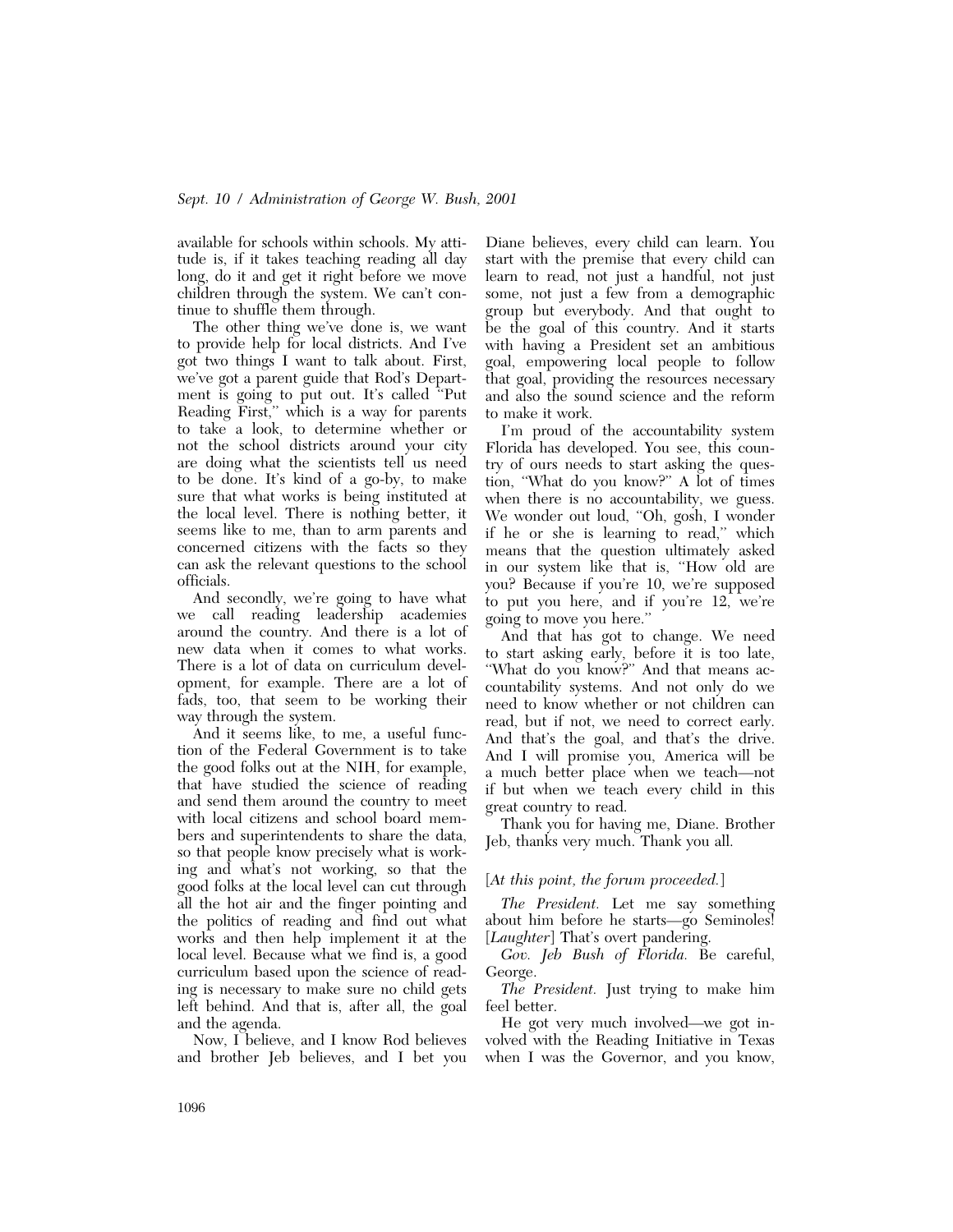there's just so much debate about curriculum, and it gets pretty—people begin to get pretty prejudiced about the case. And so we decided to bring in some people that really knew what they were doing. Dr. Torgesen is one of them that came down to help a friend named Reid Lyons. Reid is out of the National Institutes of Health. These are folks—when you heard me talking about the science of reading, the scientists that are trying to figure out how it works as opposed to what might sound good. This is the kind of guy I'm talking about.

Thank you for coming.

#### [*The forum continued.*]

*The President.* One point on that—the Bush boys, we can dominate; we've got the mikes—[*laughter*]—is that we've also taken the work that has been done to the NIH and have developed a simple go-by for Head Start Programs. And the purpose is to help the Head Start Program become much better at providing the essential skills for early reading to our kids. It's a perfect opportunity to take young kids and to give them just the essentials, so that when they finally get here, that as many people are at the same place as possible before the accountability systems kick in. And that's another one of the initiatives that makes a lot of sense, it seems like to me.

#### [*The forum continued.*]

*The President.* I'm glad you brought that up, because that's another place we could use a little help with the Congress. We had a good bill out of the House; I hope we can get it up on the Senate floor, to discuss on the Senate floor how to empower the folks of compassion in America. I mean, we've got some unbelievably generous groups of people in America. And a lot of them are found in faith-based programs. And this Nation ought not to fear faith. We ought to welcome it, and we ought to allow faith-based programs to access taxpayers' money, so long as they meet a need. And the need they're going to meet is to help every person realize the promise of America. And the two go hand in hand.

We had a great friend of Rod's and mine out of Houston, one time stood up at a conference such as this, and she said—this is when I was the Governor—she said, ''Governor, reading is the new civil right.'' It's a pretty profound statement when you think about it, because if you can't read, imagine what society is going to be like for you. And if we're interested in having a society in which everybody gets to access the greatness of this country, then the goal has got to be and a goal we must meet is for every person to be able to read.

And it's so important. And I want to thank you all for giving us a chance to come and highlight this initiative. It's an opportunity for me to say that, at the Federal level, both Republicans and Democrats are discussing this important issue. It's a priority of both parties. And I'm confident that with the right attitude in Washington—and we did need a little attitude adjustment in terms of trying to focus on good public policy instead of trying to tear each other down—that we can get a good bill out.

Now, one has passed the House, and one has passed the Senate. Both bills have got really good features to them, and it's now time for people to act in the Nation's Capital and get the bill to my desk, so that people at the local level can start to plan and start to strategize and to make things happen in a positive way.

There's too many of our kids in America who can't read today, maybe not in this school, but around the Nation there's just too many. And now it's time to wage war on illiteracy for the young and to whip this problem early.

Thanks for having me.

NOTE: The President spoke at 3:45 p.m. in the cafeteria at Justina Road Elementary School. In his remarks, he referred to Diane Gillespie, principal, Justina Road Elementary